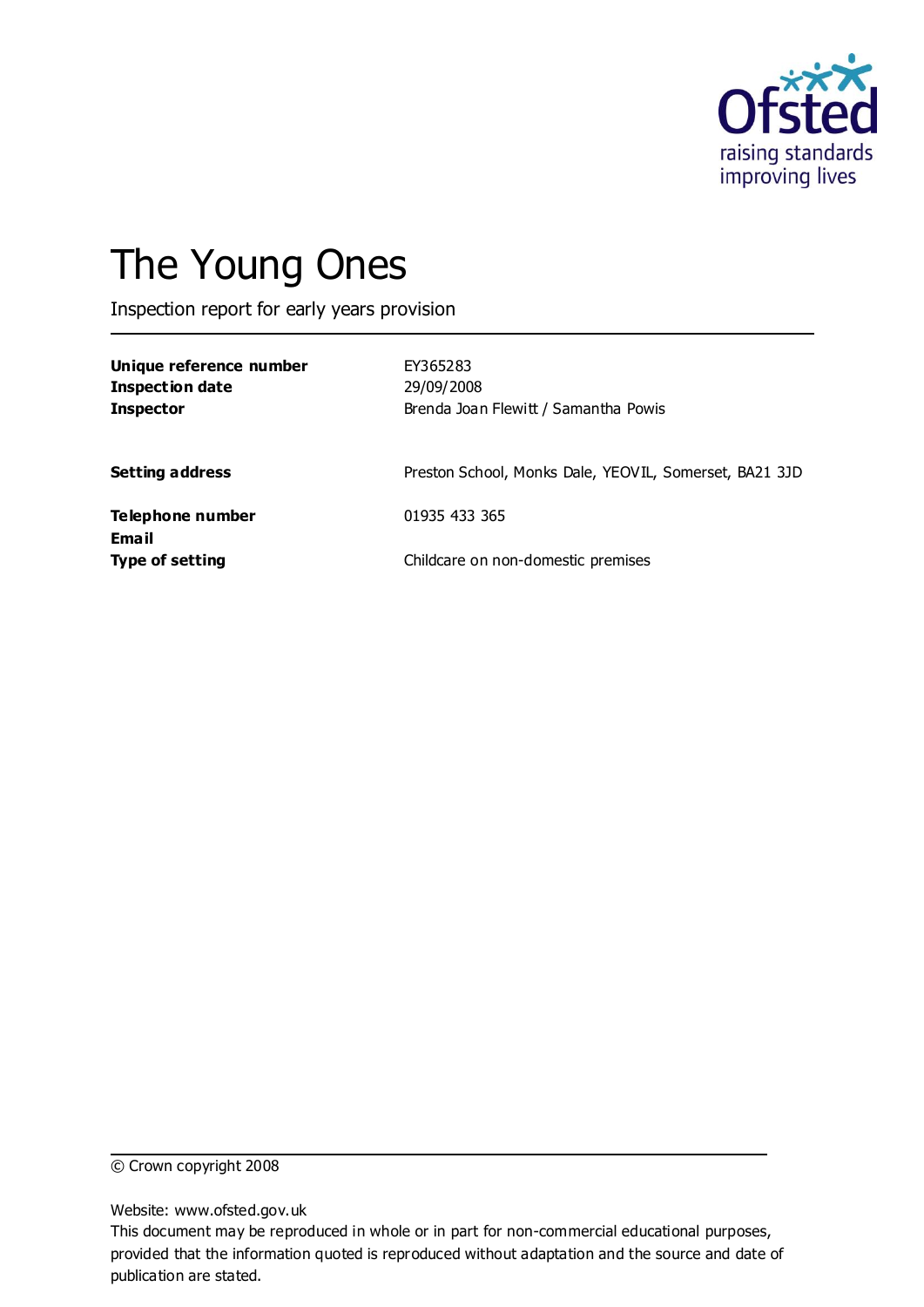# **Introduction**

This inspection was carried out by Ofsted under Sections 49 and 50 of the Childcare Act 2006 on the quality and standards of the registered early years provision. 'Early years provision' refers to provision regulated by Ofsted for children from birth to 31 August following their fifth birthday (the early years age group). The registered person must ensure that this provision complies with the statutory framework for children's learning, development and welfare, known as the *Early* Years Foundation Stage.

The report includes information on any complaints about the childcare provision which Ofsted has received since the last inspection or registration whichever is the later, which require Ofsted or the provider to take action in Annex C.

The provider must provide a copy of this report to all parents with children at the setting where reasonably practicable. The provider must provide a copy of the report to any other person who asks for one, but may charge a fee for this service (The Childcare (Inspection) Regulations 2008 regulations 9 and 10).

The setting also makes provision for children older than the early years age group which is registered on the voluntary and/or compulsory part(s) of the Childcare Register. This report does not include an evaluation of that provision, but a comment about compliance with the requirements of the Childcare Register is included in Annex B.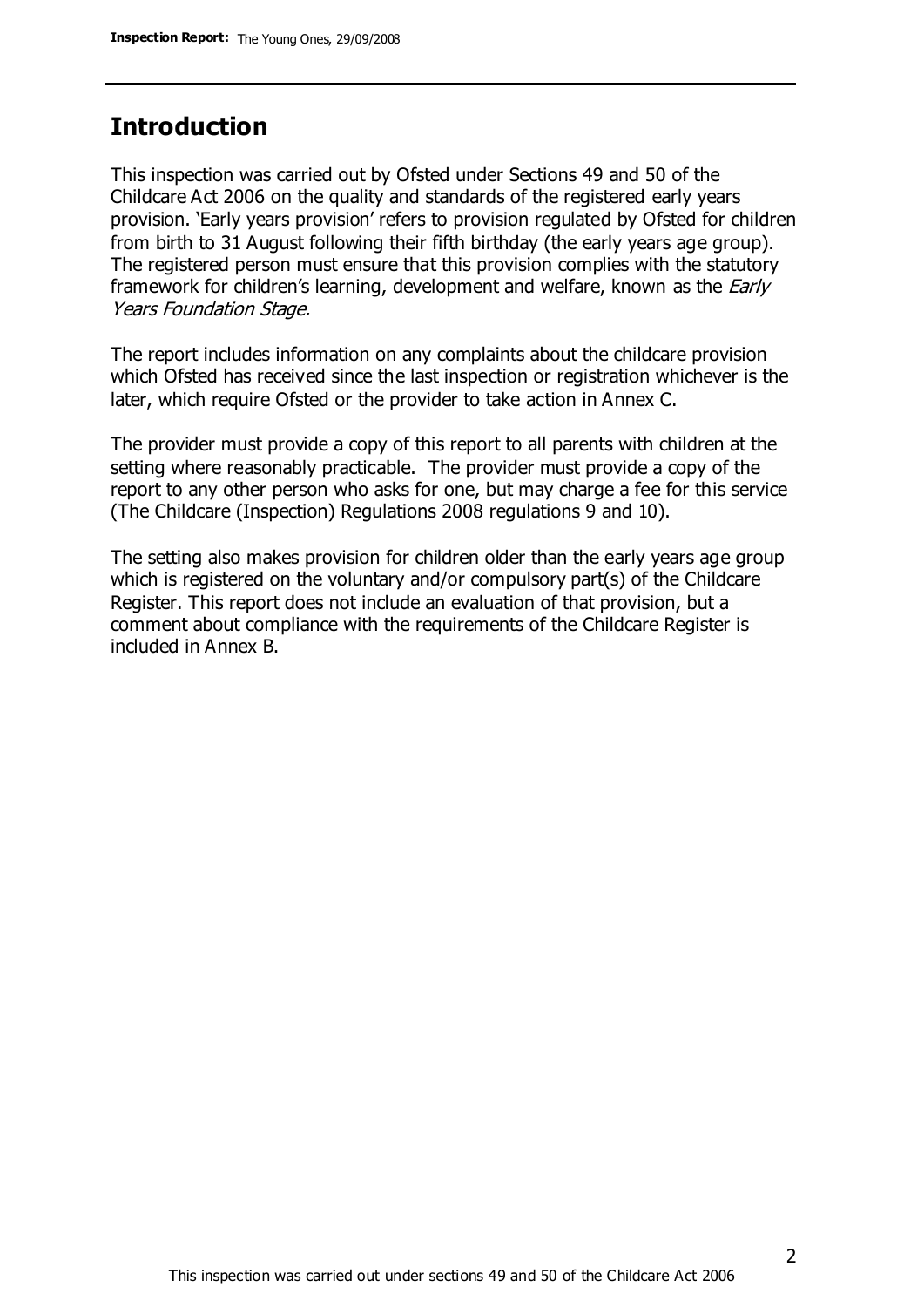# **Description of the setting**

The Young Ones has been registered as a privately owned group since December 2007. It previously functioned under a partnership since 1978. The Young Ones operates from a self-contained unit situated in the grounds of Preston Comprehensive School in Yeovil, Somerset. Children have use of a main playroom and associated facilities. There is an enclosed grass area available for outside play. The playgroup opens from Monday to Friday, term time only, from 09.15 until 16.00, with out-of-school care offered from 15.15 until 18.00. There is also a play scheme operating Monday to Friday, from 08.00 - 18.00 during the school holidays.

The group is registered on the Early Years Register and the compulsory and voluntary parts of the Childcare Register. A maximum of 26 children may attend at any one time. There are currently 28 children on roll. Of these, 18 are in the early years age group, and 11 are in receipt of funding for early education. Children aged over eight years also attend the after school and holiday play scheme provision. The owner/manager employs eight staff, the majority of whom hold, or are working towards, relevant qualifications.

# **Overall effectiveness of the early years provision**

Children's needs are not met sufficiently in all areas of their welfare and development due to staff's limited understanding of the Early Years Foundation Stage (EYFS). Children's safety is compromised as systems for vetting staff are unclear, and the procedures to be followed in the event of the manager's absence do not meet requirements. Children are happy and confident within the setting and have access to a generally good range of resources, however, activities are not stimulating or planned according to children's individual interests to motivate them in their learning. Although there are systems in place to liaise with parents about meeting children's needs, everyday practices do not always ensure that children's health and safety and individual progress is promoted. The self-evaluation systems are not fully effective in identifying when requirements are not met.

Overall, the early years provision requires significant improvement. The registered person is given a Notice to Improve that sets out actions to be carried out.

# **What steps need to be taken to improve provision further?**

To comply with the requirements of the EYFS the registered person must take the following action by the specified date:

| • plan and provide an interesting and stimulating range of<br>experiences which are appropriate to each child's stage |            |
|-----------------------------------------------------------------------------------------------------------------------|------------|
| of development as they progress towards the early                                                                     |            |
| learning goals (Organisation)                                                                                         | 28/03/2009 |
| • implement rigorous recruitment procedures to ensure                                                                 |            |
| that all adults looking after children are suitable to do                                                             | 07/10/2008 |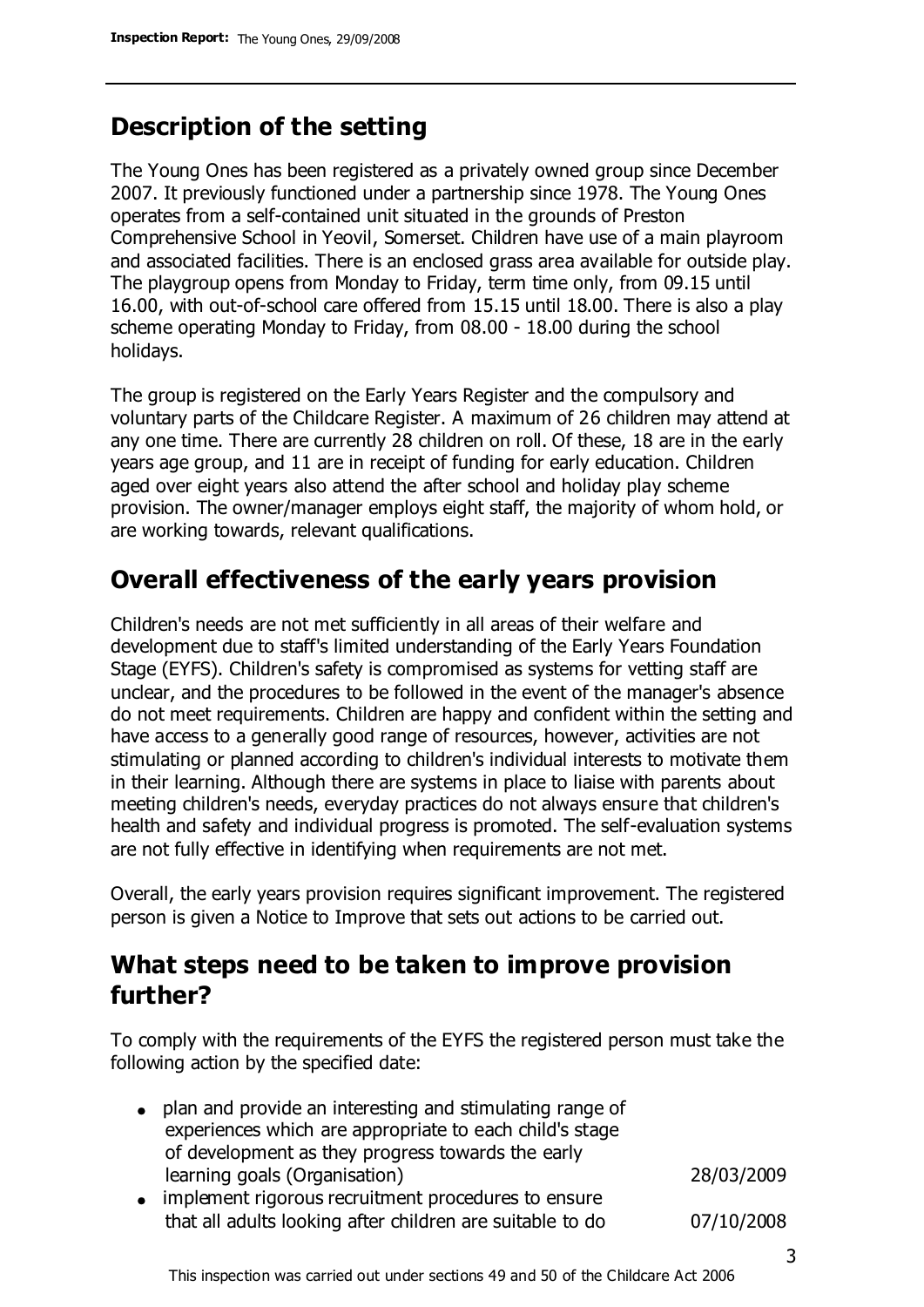so (Suitable people) (also applies to both parts of the Childcare Register)

ensure there is a named deputy who is able to take charge in the absence of the manager. (Suitable people) 07/10/2008

To improve the early years provision the registered person should:

- review everyday procedures to ensure that they meet children's individual needs with particular regard to health and safety
- develop self-evaluation and monitoring systems to help identify weaknesses and implement improvement.

# **The leadership and management of the early years provision**

Children are not safeguarded sufficiently as the staff recruitment procedures are not rigorous enough to ensure that all staff have been vetted and maintain suitability. Overall, staff have a satisfactory understanding of recognising signs and symptoms of abuse and the procedures to follow with concerns, which helps to protect children from harm. Risk assessments are completed, however, these are not always effective in promoting children's safety during everyday activities. For example, electric sockets are not always made inaccessible in areas used by children. Most of the required records are completed clearly to promote children's welfare, but records which demonstrate staff's suitability are inconsistent.

There are basic systems in place to help identify some areas for improvement such as staff appraisals. However, the operational plan and policies and procedures are not all reviewed frequently to ensure that they reflect current practice. For example, the food and drink policy details 'snack time' when nutritious food is provided, however, this is not part of the setting's daily routine. Although the adult-to-child ratio is often high, staff deployment is not always effective in promoting children's learning and development. Some sessions are not organised well in advance which results in staff carrying out practical tasks after the children have arrived. Children are not motivated to become independent learners, as staff lack a full understanding of how to support children's play to maximise their learning. The setting does not meet the requirement to have a named deputy to take charge in the manager's absence.

Staff maintain ongoing communication with parents which helps meet children's welfare needs. Parents are supplied with suitable information about the provision by way of news letters and a notice board which includes the weekly planning of activities. Staff make themselves available to parents as children are delivered and collected to discuss children's wellbeing. Parents have some input into their child's learning, as information is sought from them about their knowledge of their child's development.

## **The quality and standards of the early years provision**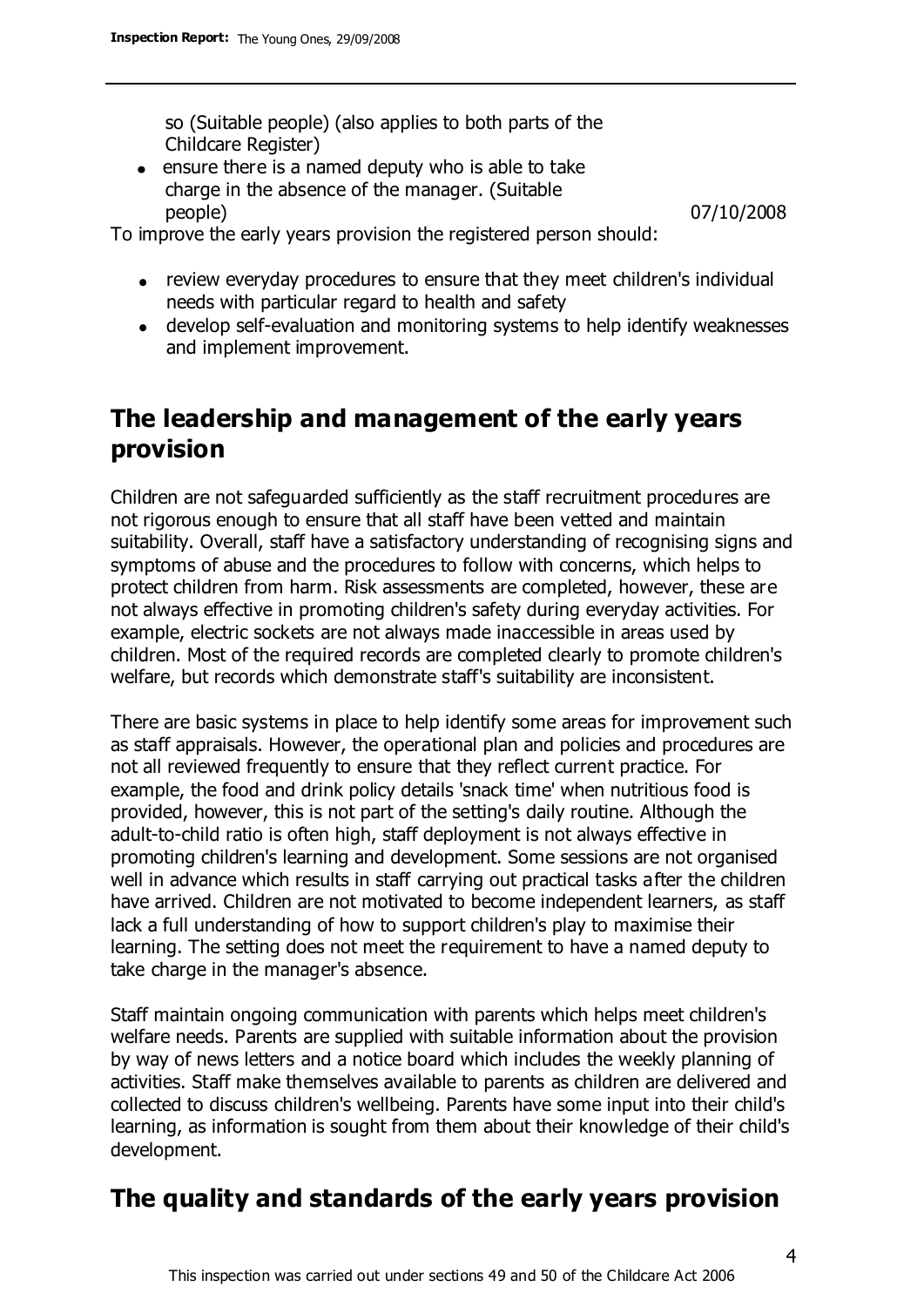Children are not making sufficient progress in their learning as activities are not stimulating or linked to children's individual interests. Key workers have started to develop a system which includes recording observations of children's achievements and interests. However, these are not used effectively to help staff plan the next steps in children's individual learning. Although the environment is arranged into various areas of play and there is a generally good range of resources available, children are not encouraged to extend their own play and learning. There is no time during the session when children come together as a group for discussion or for activities such as stories or singing. Staff do not always set appropriate challenges to support children's progress towards the early learning goals. This all results in children lacking focus and purpose in their play.

Most children are confident in using language to communicate with peers and adults, using words to describe what they are doing or the texture of materials. They use mark-making materials at times during their play but are not always encouraged to write for a purpose such as naming their own work. Books and stories are not used on a daily basis to support children's learning. Children hear staff using numbers, comparison language and shape names as they lead activities, however, this is not always relevant to each child's ability and understanding. Children use their senses to explore materials such as dough, sand and paint. However, the lack of appropriate and timely staff interaction means that children do not benefit fully from these activities. Some show an interest in the natural environment as they play outside which includes collecting leaves or finding insects. Children develop skills in using technology as they use a computer to make designs on the screen, followed by printing the picture on to paper.

Children learn about aspects of maintaining their own health through daily routines, and planned activities such as helping to cook lunch one day a week. Children can access their individual drinks bottles throughout the day to ensure they do not become thirsty, however, the procedure for children to have a snack during the morning does not meet the needs of all children. For example, when a child forgets to ask for a snack from their lunch box before 11.00, they are denied food before lunch time. Children have daily opportunities for fresh air and exercise as they play chasing and imaginary games outside, using equipment such as balls, wheeled vehicles and low-level climbing frames and slides which helps develop large muscle skills.

Children generally behave well. They learn to take turns and share resources, receiving praise from staff which helps to boost their self-esteem. They learn about the rules of the setting, as staff constantly remind them, for example, by asking 'where do we run, where do we shout?', which helps children adhere to expectations of the staff, and promote aspects of their safety. However, at times children receive inconsistent messages, for example, children are encouraged to stand on chairs while helping make dough, but later are reminded that standing on chairs may be unsafe. Children learn what is expected if they must leave the building in an emergency as they are involved in practising the fire procedure on a regular basis.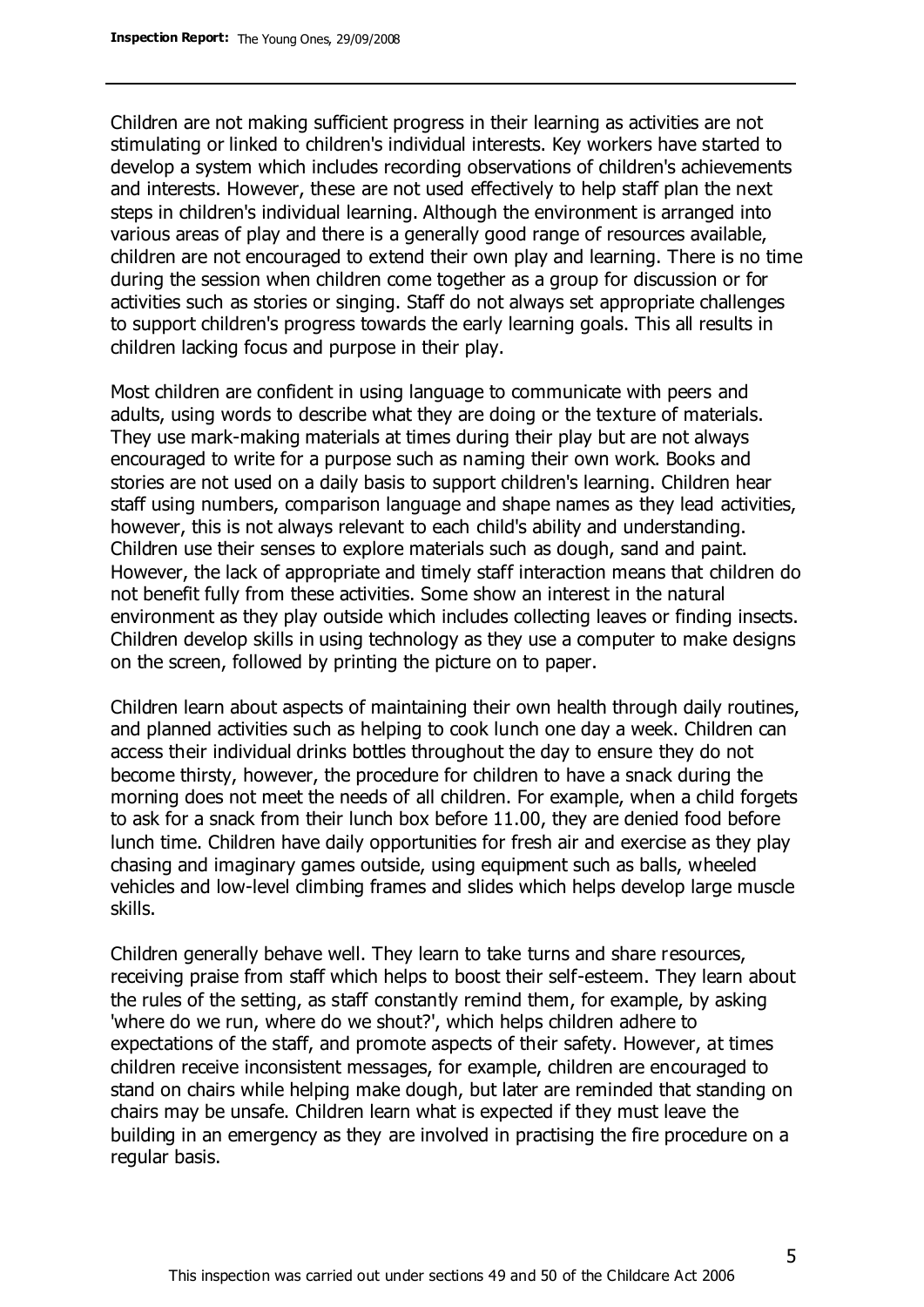# **Annex A: record of inspection judgements**

#### **The key inspection judgements and what they mean**

Outstanding: this aspect of the provision is of exceptionally high quality Good: this aspect of the provision is strong Satisfactory: this aspect of the provision is sound Inadequate: this aspect of the provision is not good enough

### **Overall effectiveness**

| How effective is the provision in meeting the needs<br>of children in the Early Years Foundation Stage? | Inadequate |
|---------------------------------------------------------------------------------------------------------|------------|
| How well does the provision promote inclusive practice?                                                 | Inadequate |
| The capacity of the provision to maintain continuous                                                    | Inadequate |
| improvement.                                                                                            |            |

### **Leadership and management**

| How effectively is provision in the Early Years<br><b>Foundation Stage led and managed?</b>          | Inadequate   |
|------------------------------------------------------------------------------------------------------|--------------|
| How effective is the setting's self-evaluation, including the<br>steps taken to promote improvement? | Inadequate   |
| How well does the setting work in partnership with parents<br>and others?                            | Satisfactory |
| How well are children safeguarded?                                                                   | Inadequate   |

### **Quality and standards**

| How effectively are children in the Early Years         | Inadequate   |
|---------------------------------------------------------|--------------|
| <b>Foundation Stage helped to learn and develop?</b>    |              |
| How effectively is the welfare of children in the Early | Inadequate   |
| <b>Years Foundation Stage promoted?</b>                 |              |
| How well are children helped to stay safe?              | Inadequate   |
| How well are children helped to be healthy?             | Satisfactory |
| How well are children helped to enjoy and achieve?      | Inadequate   |
| How well are children helped to make a positive         | Satisfactory |
| contribution?                                           |              |
| How well are children helped develop skills that will   | Satisfactory |
| contribute to their future economic well-being?         |              |

Any complaints about the inspection or report should be made following the procedures set out in the guidance available from Ofsted's website: www.ofsted.gov.uk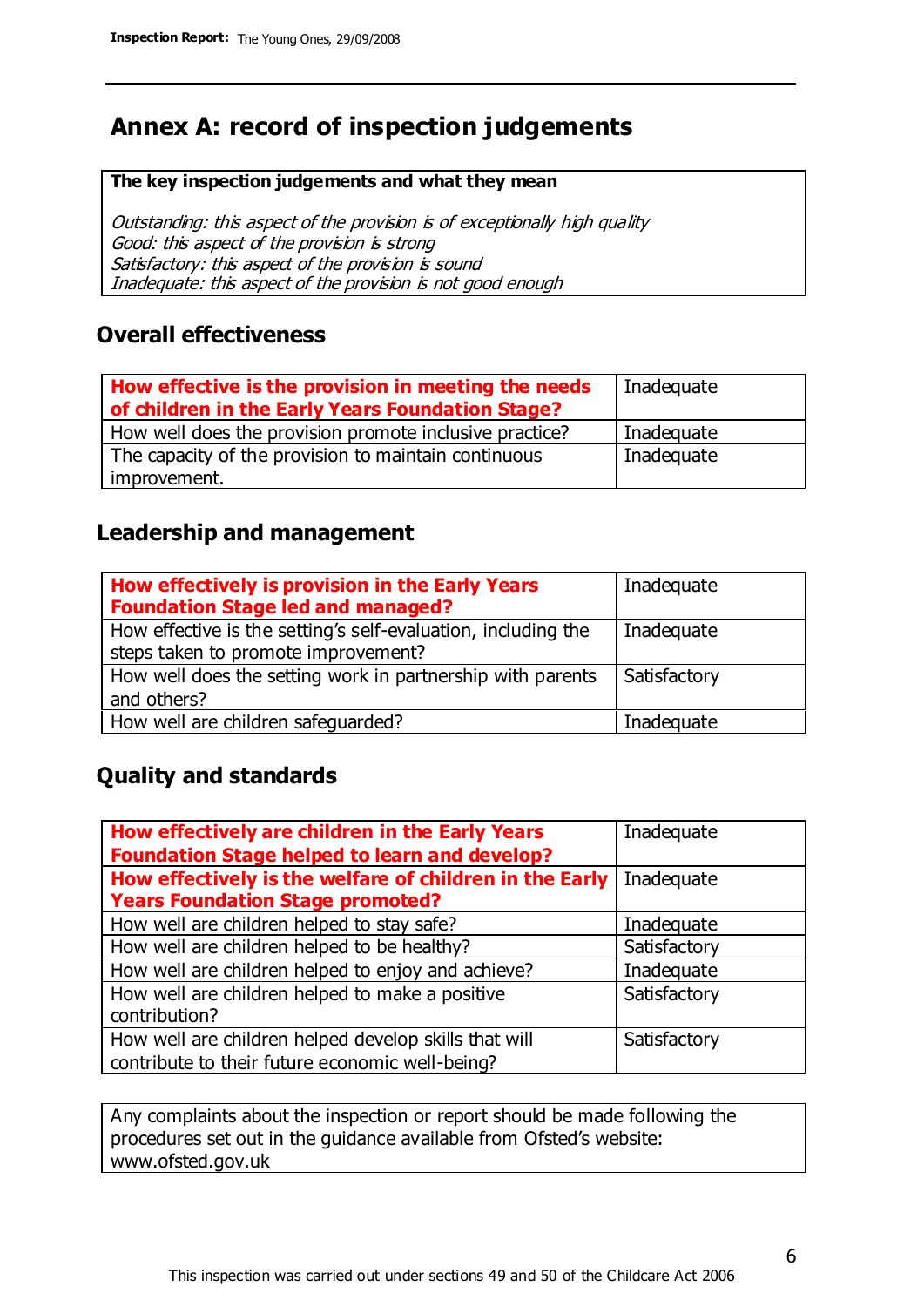## **Annex B: the Childcare Register**

| The provider confirms that the requirements of the<br>compulsory part of the Childcare Register are: | Not Met (with actions) |
|------------------------------------------------------------------------------------------------------|------------------------|
| The provider confirms that the requirements of the<br>voluntary part of the Childcare Register are:  | Not Met (with actions) |

The registered provider does not meet the requirements of the compulsory and or voluntary part/s of the Childcare Register.

To comply with the requirements of the compulsory part of the Childcare Register, the registered person must take the following action/s by the specified date:

| • take action as specified in the early years section of the |            |
|--------------------------------------------------------------|------------|
| report (Suitable people)                                     | 07/10/2008 |

To comply with the requirements of the voluntary part of the Childcare Register, the registered person must take the following action/s by the specified date:

• take action as specified in the early years section of the report (Suitable people) 07/10/2008